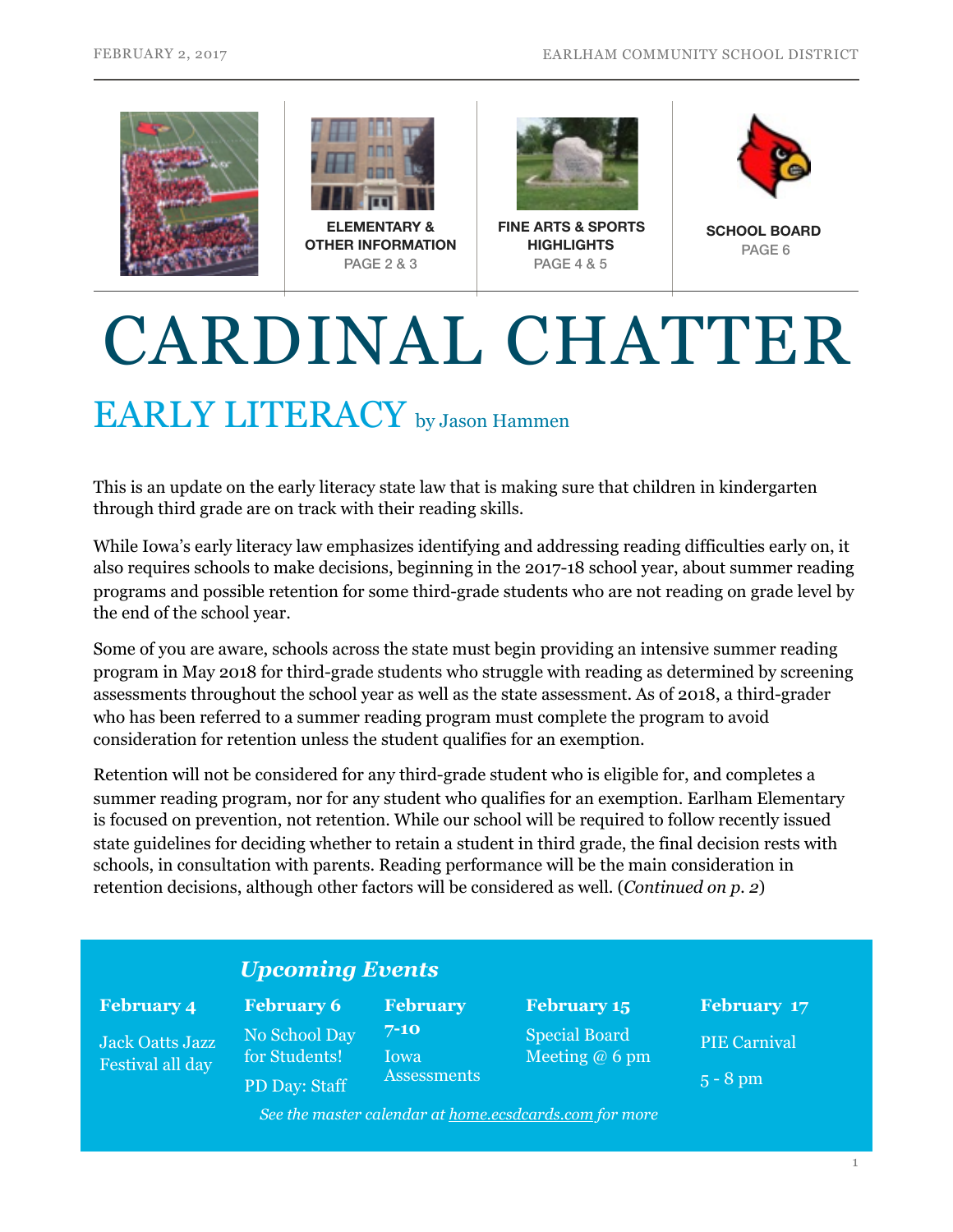#### *Continued from page 1*

We have taken a proactive approach in preparing our students to be successful readers. Last year we offered a summer school program for students in grades 1st through 3rd grade and will continue this year. We are using Reading Recovery, Title 1 Reading, Benchmark Assessments, Guided Reading strategies along with a built in, set intervention time each day to help our children become successful readers. Additionally, as part of the state's early literacy law, our school has been screening K-6 students for reading difficulties (FAST), making adjustments in instruction based on results, and then monitoring the progress of our students. This "early warning" approach gives us valuable information so we can remedy reading difficulties before they progress. This is important because making sure students have the skills they need to succeed starts with the ability to read.

We will continue our efforts to reach out to parents when a child is struggling with reading. Please continue to engage with your child's teacher regularly and ask how you can help at home.

A FAQ about the early literacy law, and an early literacy fact sheet are listed below. You will also find information, including the state guidelines on retention decisions, on the Iowa Department of Education's website: www.educateiowa.gov/pk-12/content-areas/literacy/early-literacy-law

As always, I'm happy to answer any questions you may have. Please do not hesitate to contact me, Jason Hammen, elementary principal at [jhammen@ecsdcards.com.](mailto:jhammen@ecsdcards.com)

Other Resources:

https://www.dropbox.com/sh/yt4v2cu5xq016ua/AADaaPS005Z1xs5\_hGp\_VLQRa? dl=0&preview=Common+Questions+from+Parents.pdf

https://www.dropbox.com/sh/yt4v2cu5xq016ua/AADaaPS0o5Z1xs5\_hGp\_VLORa? dl=0&preview=Early+Literacy+Fact+Sheet.pdf

### PARENT-TEACHER CONFERENCES will be held on February 28th and March 2nd from 4 - 8 pm. School will be dismissed at 1 pm each day!

### **TIME FOR KINDERGARTEN?**

Do you have a child, or know someone who has a child, that will be 5 years old on or before September 15, 2017? If "YES", we would like to invite you to our **informational kindergarten parent meeting held on Wednesday, February 15th at 6 pm at Earlham Schools** (in our choir room…just come in through the main doors). Please bring a copy of your child's birth certificate and immunization records with you to start the registration process. Any questions, contact Megan in the main office at 515-758-2214.



**PIE Carnival February 17th from 5 - 8 pm at the School.** Food, raffle, games and lots of fun for a good cause!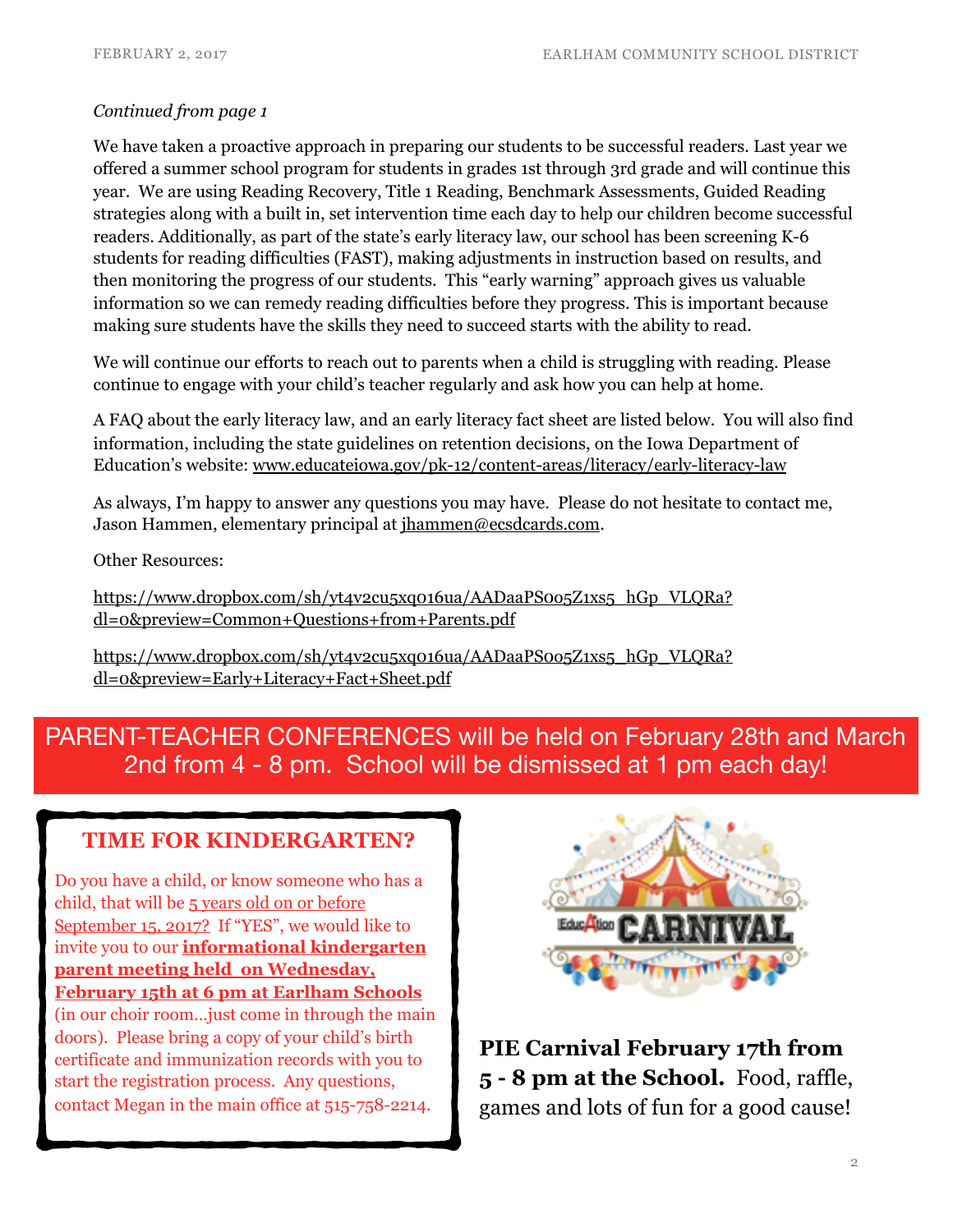#### FEBRUARY 2, 2017 EARLHAM COMMUNITY SCHOOL DISTRICT

# Student Showcase? Parent University?

Parent-teacher conferences are a time-honored tradition, and an information sharing session where both parents and teachers can share insights, progress and growth, as well as struggles, of each student so that everyone is on the same page and can all team together to help a student reach their full potential at school. The Earlham district hosts these in the Fall and in the Spring, however, a parent, or a teacher, may request a conference at any time to get feedback or to clarify questions, grades, behavior and so on.

The elementary school always has a tremendous turn-out with almost 100% attendance by parents at their student's scheduled conference time. Even at the middle school level, attendance at M & M advisory conferences tend to average 95% by parents. More and more, students are involved with student-led conferences at the upper elementary and middle school grades. However, high school conferences see a dramatic drop in attendance to less than 20% of parents coming to the school to meet with teachers. Busy schedules, lots of data including grades and feedback can be found online via PowerSchool and a quick e-mail to a teacher may clarify an issue before it becomes a problem so that there doesn't seem to be a need to spend an evening in the building.

After research, data collection and discussion, the high school is changing things up for Spring Conferences. The first night, Tuesday, February 28th will be a traditional evening to meet with advisors and teachers. However, Thursday night, March 2nd will be a combination of a Student Showcase and a Parent University evening. Later this month a schedule will be sent out so that you will know what "classes" and student items will be on display and you can choose what sessions you want to attend.

The Student Showcase sessions will include your students and/or their work. For instance, you might attend a small ensemble choir session or hear jazz band members playing a tune or view one act plays from theatre arts courses or even projects and presentations led by students. The Parent University portion includes classes that might interest you such as learning about PowerSchool, cell phones and apps, or cyberbullying. Or, you might prefer attending sessions that are like academic classes to help you with your student such as GeoGebra or Khan Academy or even learning some chemistry that you can do in your own kitchen with your child. It is the fervent hope of the high school staff that seeing students sharing their learning, or taking part in your own learning to help your teenager be even more successful, will make the parent-teacher conferences in the high school more meaningful and better attended.

### **IOWA ASSESSMENTS**

Winter MAP testing, the mid-year test for Measures of Academic Progress, was just done in December with results e-mailed out to all parents the last week in January. Now it is already time for our district's second standardized test, the Iowa Assessments.

The Iowa Assessments used to be known as the Iowa Tests of Basic Skills (ITBS) and as ITEDs before they were restructured and re-normed a few years ago. Unlike the MAP tests, these are not done on the computer, but rather, with number two pencils and bubbling in circles for responses on a scantron answer folder. As parents, these are the tests that you probably remember taking when you were in school. Additionally, these tests are timed (the MAP tests allow unlimited time for students). The tests will include reading, mathematics (and computation) and science.

**We will be taking the Iowa Assessments in grades 2-11 next week, February 7 - 10th.** There is no school Monday for professional development for staff. Then, tests will begin with testing each morning. Please help us insure that your student is able to give their best effort:

- by making sure they get a good night's sleep each night,
- by trying to get them to eat a nutritious breakfast each morning,
- and by stressing the importance of trying their very best each day on these tests so we all can get the most accurate picture of what each student knows and what they might need extra instruction in going forward to be successful in school.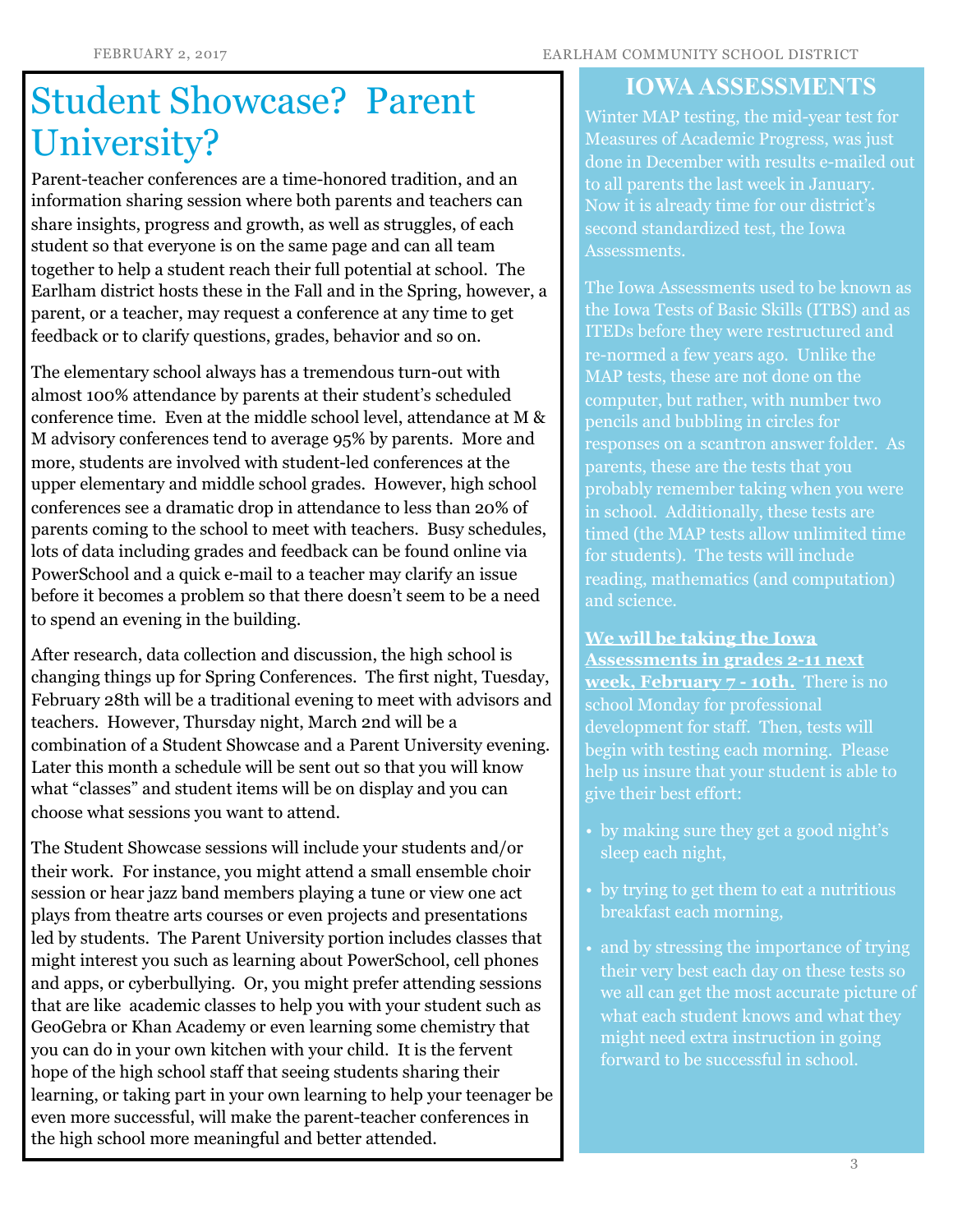## SPEECH TEAMS LEAVE US SPEECHLESS!

The Earlham High School Large Group Speech team traveled to Perry two weeks ago to compete in the IHSSA Large Group Speech Contest. Huge congratulations to the 37 team members on their 8 Superior and 4 Outstanding awards. The following received Superior I ratings and will advance to State at Valley High School this Saturday, February 4th:

- One Act Play Ruby of Elsinore Jenna Hardenbrook, Kaylee Hohertz, Madi Young, Michael Allen, Joshua Woolcott, Jordan Reynolds.
- Short Film You Kamilla Brindley, Haley LeGrand, Sage Richman
- Ensemble Acting I Know Your Handbag's Fake Alexis Huls, Eva Fisk, Taylor Hipsley
- Ensemble Acting Who's On First Karl Heimberger, Collin Volz
- Musical Theater Chicago Alexa Losee, Dani Geneser, Kat Neese, Kaylee Hohertz, Lauren Thomson, Natassja Reed
- Musical Theater Male Duets Stephen Woolcott, Grant Becker
- Improvisational Acting Eli Kasap, John Tibben, Mason Madren, Peyton Boyle
- Readers Theater Brothers and Sisters Haley Le Grand, Kamilla Brindley, Maggie Luong, Sage Richman.

The following received Outstanding Division 2 Ratings: Readers Theater - Stories of the Three Little Pigs - Elliot Groves, Courtney Hohertz, Ehlana Brown, Olivia Nicholson, Skyler Jensen; Musical Theater - Waitress the Musical - Alexis Huls, Eva Fisk, Grace Zobeck, Meridith Hochstetler, Renea Johnson; Improvisational Acting - Collin Volz, Karl Heimberger, Christopher Montgomery and Improvisational Acting - Michael Allen, Joshua Woolcott, Elizabeth Northrup, Luke Varner.

#### **CENTRAL COLLEGE SINGFEST**

On Thursday February 9th, 19 members from the High School Chorus will be singing in the 2017 Central College SingFest. They will rehearse all day with singers from schools around Iowa and perform a free concert at 7:00 pm! This concert will be live streamed at https:// portal.stretchinternet.com/ centraladmin/.

Soprano singers include: Lauren Thomson, Alexa Losee, Kaylee Hohertz, Meredith Hochstetler, Dani Geneser and Jenna Hardenbrook. Alto singers include: Alexis Huls, Natassja Reed, Kat Neese, Kaylie Johnson, Kamilla Brindley, and Sage Richman. Tenor singers include: Jordan Reynolds and Nick Coon. And finally, Bass singers include: Grant Becker, Harrison Miller and Stephen Woolcott.

### **WCAC JH HONOR CHOIR FESTIVAL**

On February 28th, Earlham Middle School will be well-represented as many singers qualified for the West Central Activities Conference Honor Choir to be held at AC-GC High School.

Soprano singers include: Chloe Schaffer, Kirsten Boyle, Alissa Stiles, Cheyenne McDaniel, Clare Kasap, Grace Sweers and Kaitlyn Knight. Alto singers include: Jenna Conry, Macy Reynolds, Brittany Scar, Riley Doud, Mia Terry, Brooklyn Cutting and Grace Porter. The Baritone singers include: Hunter Dobbins, Seth Follmer, Garion Brown, Zac Logemann, Luke Ramsey and Dominic Braet .

### **OTHER CHOIR NEWS**

On Sunday February 12th and Monday February 13th, Grant Becker will participate in a highly select auditioned Honor Choir Festival at Iowa State University. Students from across Iowa auditioned for this opportunity back in October, including several of Earlham's finest singers. The concert is Monday February 13th at 7:00 pm and will be live streamed at http://music.iastate.edu/feeds/recital/.

The 7-12 Variety Show will take place on Thursday March 9th! We have a spectacular evening full of music from Broadway and Hollywood! It all starts at 7:00 pm! Don't miss it!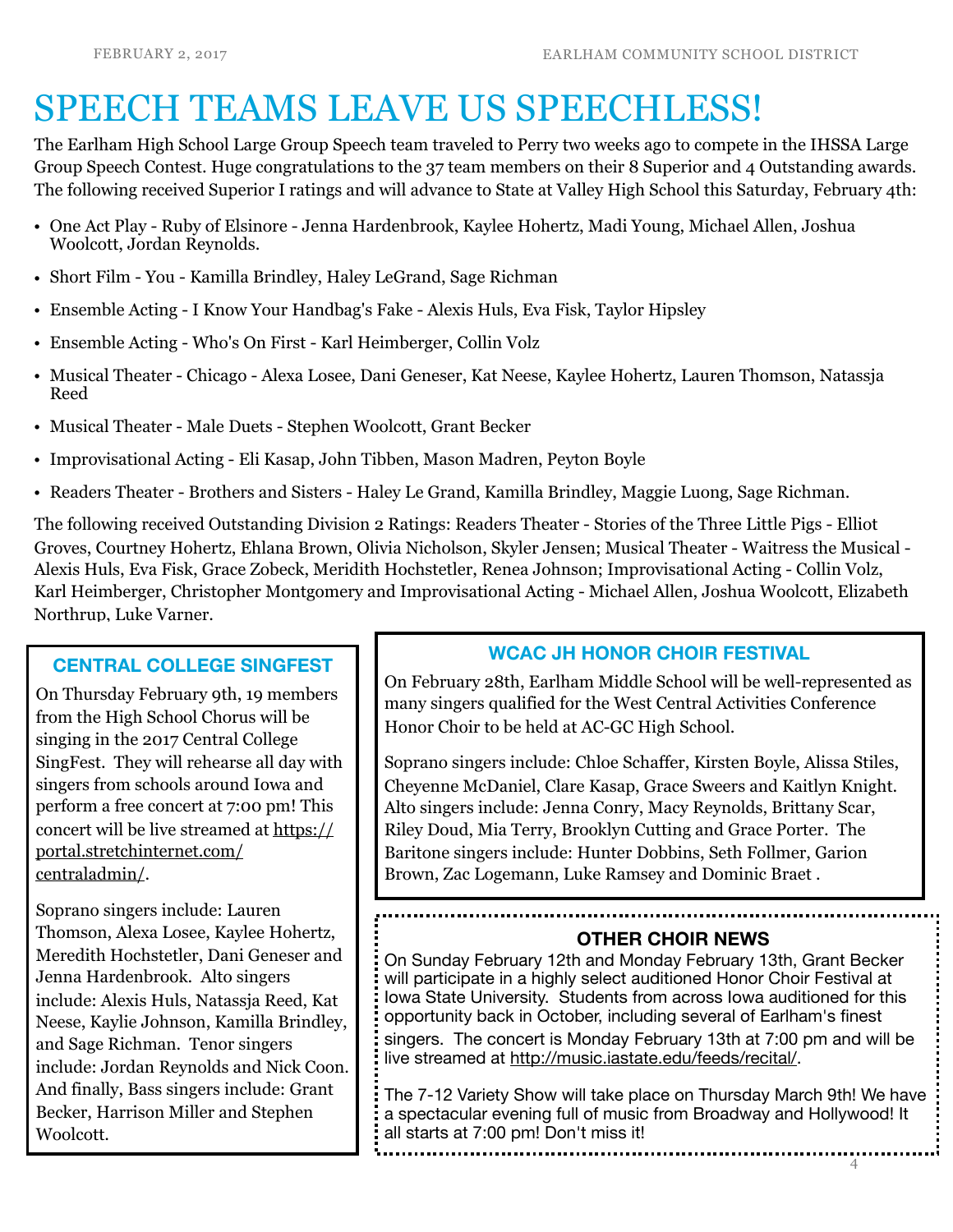# BASKETBALL HIGHLIGHTS



### **BOYS BASKETBALL**

The 2016-17 boy's basketball team is having some success this year on the court. The varsity currently posts a record of 13-5 overall with a conference record of 12-4. The conference record has the Cardinals sitting in third place in the WCAC. The JV team has a record of 11-1 while the Froshmore squad is 6-4.

 There are still three regular season opportunities to get out and see the Cardinals with home games on February 3 against Woodward Granger (Senior Night) and February 10 versus I-35. The Cardinals will also travel to West Central Valley on the 7th. Seniors on the team include: Joey Harkins, Mason Madren, Drew Williamson and Stephen Woolcott (pictured in the front row). The team is coached by Kevin Williamson, James Severson and Tim Harskamp.

 The Cardinals are currently awaiting their postseason assignment and are looking to have a solid tournament run.

### **SIGNING DAY**

On February 1st, Joey signed his official letter of intent to attend Drake University and play for their football team for Fall 2017. Pictured to the right is senior Joey Harkins with his parents, Rhonda and Jeff Harkins and his younger brother, T.J.. Behind them are football coaches Cory Houghton, Justin Johnson and Chris Caskey.



### **GIRLS BASKETBALL**

The girls are 5-13 so far this year. This Friday, February 3rd is Senior Night. Our seniors are Mikailyn Holtry, Alexis Jensen, Kennedy Morris, and Sadie Waldron (pictured above in white uniforms in the front row). We play our first round tournament game at Madrid on Saturday February 11th.

The team is coached by Dion Braet, Bailey Gulley and Jon Peterson. Managers include Katie Steward and Rowen Fisk.

Both boys and girls basketball photos above were taken by Shannon Payne. A huge thank you for not only taking the team photos, but also for all the action shots taken at the home games.